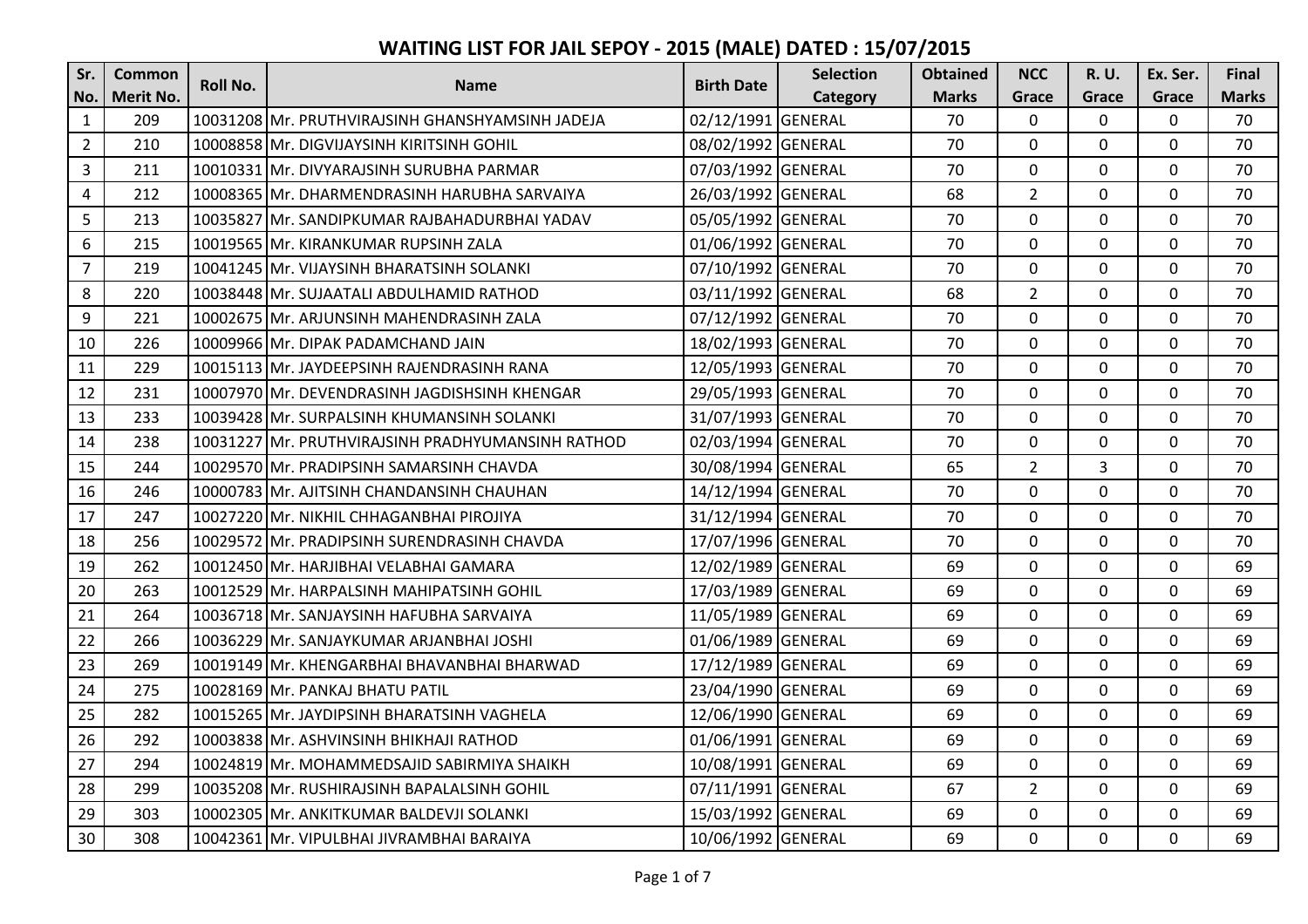| Sr. | <b>Common</b> | <b>Roll No.</b> |                                                  | <b>Birth Date</b>  | <b>Selection</b>         | <b>Obtained</b> | <b>NCC</b>     | R. U.    | Ex. Ser.    | <b>Final</b> |
|-----|---------------|-----------------|--------------------------------------------------|--------------------|--------------------------|-----------------|----------------|----------|-------------|--------------|
| No. | Merit No.     |                 | <b>Name</b>                                      |                    | Category                 | <b>Marks</b>    | Grace          | Grace    | Grace       | <b>Marks</b> |
| 31  | 311           |                 | 10013189 Mr. HIREN MANSINGBHAI KHASIYA           | 03/10/1992 GENERAL |                          | 69              | $\mathbf 0$    | 0        | $\mathbf 0$ | 69           |
| 32  | 312           |                 | 10001064 Mr. ALLARAKHABHAI NABIBHAI SHEKH        | 10/11/1992 GENERAL |                          | 67              | $\overline{2}$ | $\Omega$ | $\mathbf 0$ | 69           |
| 33  | 315           |                 | 10006832 Mr. CHANDRARAJSINH JAYDEVSINH RANA      | 01/01/1993 GENERAL |                          | 67              | $\overline{2}$ | 0        | $\mathbf 0$ | 69           |
| 34  | 317           |                 | 10013743 Mr. HITESHKUMAR NATVARSINH GOHEL        | 01/03/1993 GENERAL |                          | 69              | $\pmb{0}$      | 0        | $\mathbf 0$ | 69           |
| 35  | 321           |                 | 10002184 Mr. ANILSINH ARJUNSINH VIHOL            | 23/04/1993 GENERAL |                          | 67              | $\overline{2}$ | 0        | $\mathbf 0$ | 69           |
| 36  | 322           |                 | 10039561 Mr. TARUNKUMAR NARANBHAI MORADIYA       | 06/05/1993 GENERAL |                          | 67              | $\overline{2}$ | 0        | $\mathbf 0$ | 69           |
| 37  | 326           |                 | 10016004 Mr. JAYPALSINH MAHENDRASINH RANA        | 01/06/1993 GENERAL |                          | 69              | $\mathbf 0$    | 0        | $\mathbf 0$ | 69           |
| 38  | 329           |                 | 10001832 Mr. ANIL KESHUJI JADEJA                 | 03/08/1993 GENERAL |                          | 69              | $\mathbf 0$    | 0        | $\mathbf 0$ | 69           |
| 39  | 331           |                 | 10018794 Mr. KARTIKSINH KISHORSINH JADEJA        | 11/09/1993 GENERAL |                          | 69              | 0              | 0        | 0           | 69           |
| 40  | 333           |                 | 10012496 Mr. HARPALSINH DASHRATHSINH ZALA        | 05/12/1993 GENERAL |                          | 69              | $\mathbf 0$    | 0        | $\mathbf 0$ | 69           |
| 41  | 335           |                 | 10031958 Mr. RAJDEEPSINH ASHOKSINH JADEJA        | 03/02/1994 GENERAL |                          | 67              | $\overline{2}$ | 0        | $\mathbf 0$ | 69           |
| 42  | 339           |                 | 10010328 Mr. DIVYARAJSINH SANJAYSINH JADEJA      | 10/04/1994 GENERAL |                          | 69              | $\mathbf 0$    | 0        | $\mathbf 0$ | 69           |
| 43  | 341           |                 | 10035100 Mr. ROHITSINH ASHVINSINH JADEJA         | 02/05/1994 GENERAL |                          | 67              | $\overline{2}$ | 0        | $\mathbf 0$ | 69           |
| 44  | 347           |                 | 10004319 Mr. BALBHADRA GOVINDSINH JADEJA         | 01/08/1994 GENERAL |                          | 67              | $\overline{2}$ | 0        | $\mathbf 0$ | 69           |
| 45  | 353           |                 | 10031963 Mr. RAJDEEPSINH HARISHCHANDRASINH GOHIL | 11/07/1995 GENERAL |                          | 69              | $\mathbf 0$    | 0        | $\mathbf 0$ | 69           |
| 46  | 362           |                 | 10003784 Mr. ASHVINKUMAR MAHASHANKARBHAI JANI    | 01/05/1987 GENERAL |                          | 68              | $\mathbf 0$    | 0        | $\mathbf 0$ | 68           |
| 47  | 364           |                 | 10010231 Mr. DIPESHKUMAR SATISHBHAI PATEL        | 17/06/1987 GENERAL |                          | 68              | $\mathbf 0$    | 0        | $\mathbf 0$ | 68           |
| 48  | 367           |                 | 10010426 Mr. DURLABHJIBHAI JESHANKARBHAI PANDYA  | 06/08/1988 GENERAL |                          | 68              | $\mathbf 0$    | 0        | $\mathbf 0$ | 68           |
| 49  | 370           |                 | 10024714 Mr. MITESHKUMAR VISHNUBHAI GHELANI      | 05/12/1988 GENERAL |                          | 68              | $\mathbf 0$    | 0        | $\mathbf 0$ | 68           |
| 50  | 383           |                 | 10012149 Mr. HARESHBHAI SANABHAI BAVLIYA         |                    | 06/08/1990 GENERAL(SEBC) | 68              | $\mathbf 0$    | 0        | $\mathbf 0$ | 68           |
| 51  | 384           |                 | 10031228 Mr. PRUTHVIRAJSINH PRADUMANSINH JHALA   | 10/12/1990 GENERAL |                          | 68              | $\mathbf 0$    | 0        | $\mathbf 0$ | 68           |
| 52  | 387           |                 | 10005595 IMr. BHARATSINH GOVINDBHAI PARMAR       |                    | 10/04/1991 GENERAL(SEBC) | 68              | $\mathbf 0$    | 0        | $\mathbf 0$ | 68           |
| 53  | 388           |                 | 10009560 Mr. DINESHBHAI JOITABHAI CHAUDHARY      |                    | 10/04/1991 GENERAL(SEBC) | 68              | $\mathbf 0$    | 0        | $\mathbf 0$ | 68           |
| 54  | 389           |                 | 10033755 Mr. RAMESHBHAI HAKABHAI MER             |                    | 01/06/1991 GENERAL(SEBC) | 68              | $\mathbf 0$    | 0        | $\mathbf 0$ | 68           |
| 55  | 390           |                 | 10029207 Mr. POPATBHAI ARJANBHAI CHAUDHARY       |                    | 01/06/1991 GENERAL(SEBC) | 68              | $\mathbf 0$    | 0        | $\mathbf 0$ | 68           |
| 56  | 391           |                 | 10001326 Mr. ALPESHKUMAR RAJABHAI CHAUDHARI      |                    | 01/06/1991 GENERAL(SEBC) | 68              | $\mathbf 0$    | 0        | $\mathbf 0$ | 68           |
| 57  | 392           |                 | 10032372 Mr. RAJESHBHAI HARISHANKARBHAI PANDYA   | 01/06/1991 GENERAL |                          | 68              | $\mathbf 0$    | 0        | $\mathbf 0$ | 68           |
| 58  | 393           |                 | 10030814 Mr. PRAVINJI ZENAJI VAGHELA             |                    | 01/06/1991 GENERAL(SEBC) | 68              | $\mathbf 0$    | 0        | $\mathbf 0$ | 68           |
| 59  | 394           |                 | 10036725 IMr. SANJAYSINH JASVANTSINH RATHOD      |                    | 24/06/1991 GENERAL(SEBC) | 68              | $\mathbf 0$    | 0        | $\mathbf 0$ | 68           |
| 60  | 395           |                 | 10008776 Mr. DHRUVDEVSINH BHARATSINH GOHIL       | 10/08/1991 GENERAL |                          | 68              | $\mathbf 0$    | 0        | $\mathbf 0$ | 68           |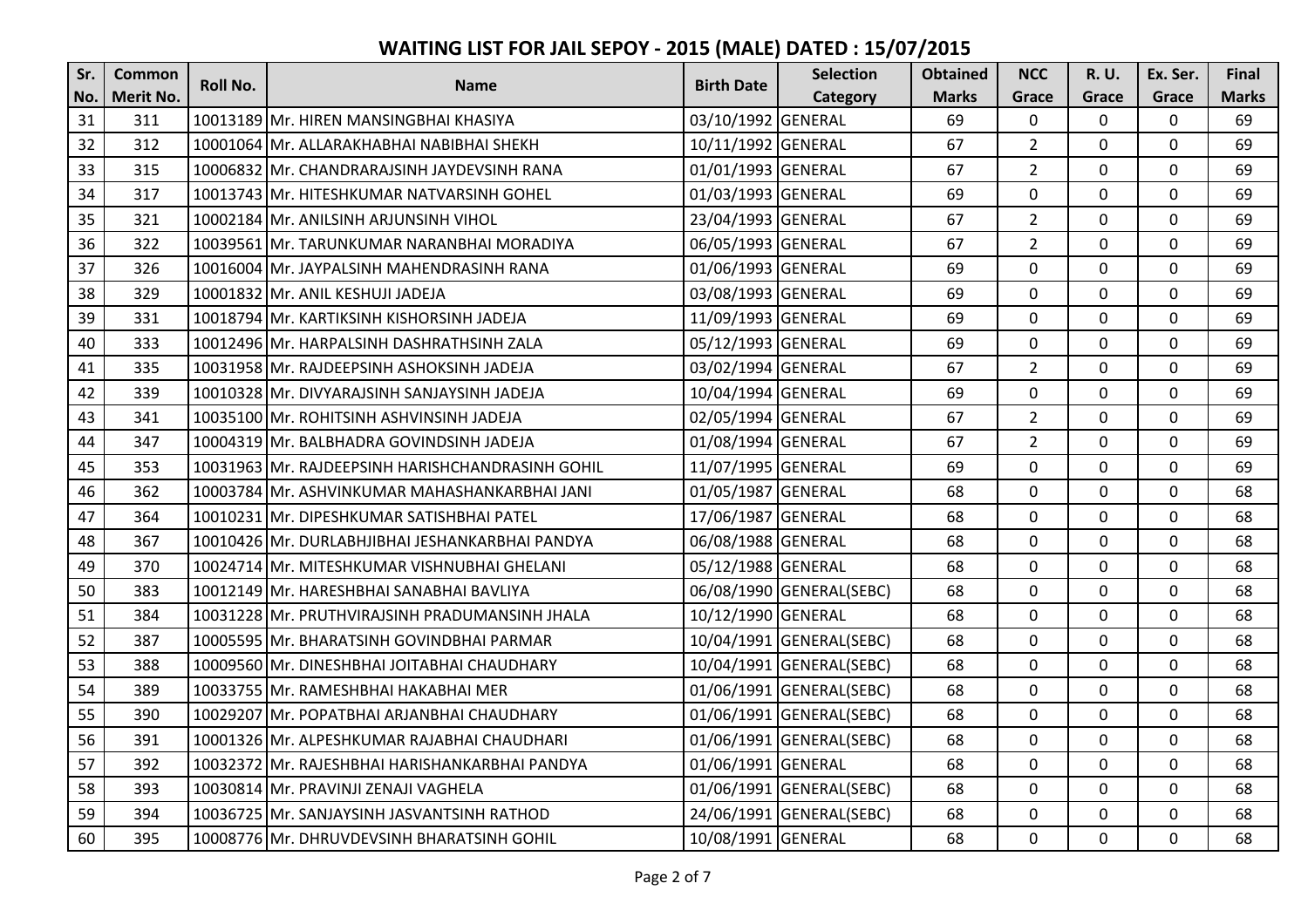| Sr. | <b>Common</b>    | Roll No. |                                                     | <b>Birth Date</b>  | <b>Selection</b>         | <b>Obtained</b> | <b>NCC</b>     | R. U.          | Ex. Ser.       | <b>Final</b> |
|-----|------------------|----------|-----------------------------------------------------|--------------------|--------------------------|-----------------|----------------|----------------|----------------|--------------|
| No. | <b>Merit No.</b> |          | <b>Name</b>                                         |                    | Category                 | <b>Marks</b>    | Grace          | Grace          | Grace          | <b>Marks</b> |
| 61  | 396              |          | 10021778 Mr. MAHENDRASINH RAJENDRASINH RATHOD       | 10/08/1991 GENERAL |                          | 68              | $\mathbf 0$    | $\Omega$       | $\mathbf 0$    | 68           |
| 62  | 397              |          | 10008188 Mr. DHARMARAJSINH RAMDEVSINH RANA          | 14/10/1991 GENERAL |                          | 68              | $\mathbf 0$    | $\mathbf{0}$   | $\mathbf 0$    | 68           |
| 63  | 398              |          | 10015936 Mr. JAYPALSINH BAHADURSINH RATHOD          | 18/10/1991 GENERAL |                          | 66              | $\overline{2}$ | $\mathbf 0$    | $\mathbf 0$    | 68           |
| 64  | 399              |          | 10018997 Mr. KETAN CHANDUBHAI CHAUHAN               |                    | 19/12/1991 GENERAL(SEBC) | 66              | $\overline{2}$ | 0              | $\mathbf 0$    | 68           |
| 65  | 400              |          | 10042666 Mr. VIPULKUMAR VALJIBHAI DEKANI            |                    | 23/12/1991 GENERAL(SEBC) | 68              | $\Omega$       | $\Omega$       | $\Omega$       | 68           |
| 66  | 401              |          | 10019231 Mr. KHUMANSINH ARJUNSIHN VAGHELA           | 01/01/1992 GENERAL |                          | 68              | $\mathbf 0$    | 0              | $\mathbf 0$    | 68           |
| 67  | 402              |          | 10030833 Mr. PRAVINKUMAR BHARATBHAI CHAUHAN         |                    | 01/02/1992 GENERAL(SEBC) | 68              | $\mathbf 0$    | 0              | $\mathbf 0$    | 68           |
| 68  | 403              |          | 10041571 Mr. VIKRAMBHAI HEMRAJBHAI DESAI            |                    | 16/02/1992 GENERAL(SEBC) | 68              | $\mathbf 0$    | $\mathbf 0$    | $\mathbf 0$    | 68           |
| 69  | 405              |          | 10007993 Mr. DEVENDRASINH RAJENDRASINH ZALA         |                    | 24/05/1992 GENERAL(SEBC) | 66              | $\mathbf 0$    | $\overline{2}$ | 0              | 68           |
| 70  | 406              |          | 10037161 Mr. SHAILENDRASINH DHARMENDRASINH SARVAIYA | 25/05/1992 GENERAL |                          | 68              | $\mathbf 0$    | 0              | $\mathbf 0$    | 68           |
| 71  | 407              |          | 10029093 Mr. PIRABHAI RAJABHAI CHAUDHARY            |                    | 01/06/1992 GENERAL(SEBC) | 68              | $\mathbf 0$    | 0              | $\mathbf 0$    | 68           |
| 72  | 408              |          | 10043221 Mr. VISHNUJI DEVCHANDJI THAKOR             |                    | 01/06/1992 GENERAL(SEBC) | 68              | $\mathbf 0$    | 0              | 0              | 68           |
| 73  | 409              |          | 10017405 Mr. KALPESHBHAI DHIRUBHAI MAKWANA          |                    | 01/06/1992 GENERAL(SEBC) | 68              | $\mathbf 0$    | $\mathbf 0$    | $\mathbf 0$    | 68           |
| 74  | 410              |          | 10004550 Mr. BHADRESHBHAI KANTIBHAI LADHAVA         | 10/06/1992 GENERAL |                          | 68              | $\mathbf 0$    | $\mathbf 0$    | $\mathbf 0$    | 68           |
| 75  | 411              |          | 10037189 Mr. SHAILESH KALABHAI HADIYA               |                    | 25/06/1992 GENERAL(SEBC) | 68              | $\mathbf 0$    | 0              | $\mathbf 0$    | 68           |
| 76  | 412              |          | 10030622 Mr. PRAVINBHAI GORDHANBHAI KOPATEL         |                    | 06/07/1992 GENERAL(SEBC) | 68              | $\mathbf 0$    | $\mathbf 0$    | $\mathbf 0$    | 68           |
| 77  | 413              |          | 10035199 Mr. RUSHIK MAHENDRABHAI PATEL              | 08/07/1992 GENERAL |                          | 68              | $\mathbf 0$    | 0              | $\mathbf 0$    | 68           |
| 78  | 414              |          | 10016339 Mr. JIGARKUMAR CHELJIBHAI CHAUDHARI        |                    | 10/07/1992 GENERAL(SEBC) | 68              | $\mathbf 0$    | $\mathbf 0$    | $\mathbf 0$    | 68           |
| 79  | 415              |          | 10015914 Mr. JAYPAL DHARMENDRASINH VAGHELA          | 11/08/1992 GENERAL |                          | 68              | $\mathbf 0$    | $\mathbf 0$    | $\mathbf 0$    | 68           |
| 80  | 416              |          | 10010144 Mr. DIPAKKUMAR MUKESHBHAI VADIYA           |                    | 17/08/1992 GENERAL(SEBC) | 68              | $\mathbf 0$    | $\mathbf 0$    | $\mathbf 0$    | 68           |
| 81  | 417              |          | 10009328 Mr. DILIPSINH KADVAJI THAKOR               |                    | 29/08/1992 GENERAL(SEBC) | 68              | $\mathbf 0$    | $\mathbf 0$    | $\mathbf 0$    | 68           |
| 82  | 418              |          | 10019858 Mr. KISHAN NAVALSINH RANA                  |                    | 21/09/1992 GENERAL(SEBC) | 68              | $\overline{0}$ | 0              | $\mathbf{0}$   | 68           |
| 83  | 419              |          | 10031627 Mr. RAHULBHAI RUDABHAI HADIYA              |                    | 07/12/1992 GENERAL(SEBC) | 66              | $\overline{2}$ | $\mathbf 0$    | $\mathbf 0$    | 68           |
| 84  | 420              |          | 10028161 Mr. PANCHUBHAI THOBHANBHAI BHADARKA        |                    | 03/01/1993 GENERAL(SEBC) | 68              | 0              | 0              | $\mathbf 0$    | 68           |
| 85  | 421              |          | 10027848 Mr. NIRMALSINH MAHENDRASINH ZALA           |                    | 28/01/1993 GENERAL(SEBC) | 68              | $\mathbf 0$    | $\Omega$       | $\mathbf 0$    | 68           |
| 86  | 422              |          | 10043755 Mr. YUVRAJSINH NARENDRASINH JADEJA         | 14/02/1993 GENERAL |                          | 68              | $\mathbf 0$    | $\mathbf 0$    | $\mathbf 0$    | 68           |
| 87  | 424              |          | 10008581 Mr. DHARTIRAJSINH VIKRAMSINH GOHIL         | 13/04/1993 GENERAL |                          | 68              | $\mathbf 0$    | 0              | $\mathbf 0$    | 68           |
| 88  | 425              |          | 10013696 Mr. HITESHKUMAR LAXMANBHAI MER             |                    | 18/04/1993 GENERAL(SEBC) | 66              | $\overline{2}$ | $\mathbf 0$    | $\mathbf 0$    | 68           |
| 89  | 426              |          | 10000814 Mr. AJITSINH POPATBHAI CHAUHAN             |                    | 01/05/1993 GENERAL(SEBC) | 68              | $\mathbf{0}$   | $\mathbf 0$    | $\mathbf 0$    | 68           |
| 90  | 427              |          | 10002171 Mr. ANILKUMAR VAJESINH DAMOR               |                    | 19/05/1993 GENERAL(SEBC) | 68              | $\mathbf{0}$   | 0              | $\overline{0}$ | 68           |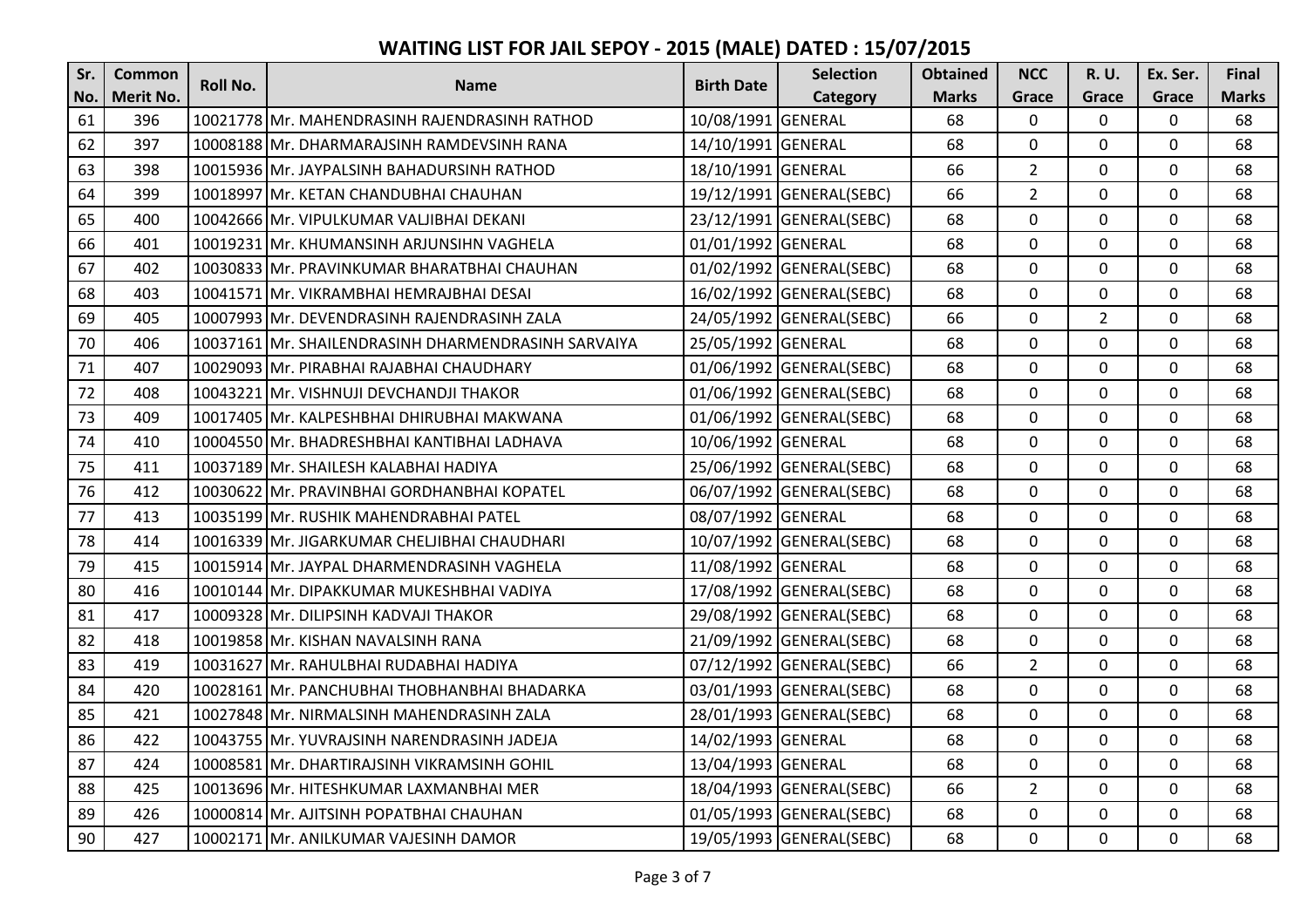| Sr. | <b>Common</b>    | Roll No. | <b>Name</b>                                     | <b>Birth Date</b>  | <b>Selection</b>         | <b>Obtained</b> | <b>NCC</b>     | R. U.        | Ex. Ser.     | <b>Final</b> |
|-----|------------------|----------|-------------------------------------------------|--------------------|--------------------------|-----------------|----------------|--------------|--------------|--------------|
| No. | <b>Merit No.</b> |          |                                                 |                    | Category                 | <b>Marks</b>    | Grace          | Grace        | Grace        | <b>Marks</b> |
| 91  | 428              |          | 10018570 Mr. KARAN JORSHANGBHAI DODIYA          |                    | 24/05/1993 GENERAL(SEBC) | 68              | $\mathbf 0$    | $\mathbf 0$  | $\mathbf 0$  | 68           |
| 92  | 429              |          | 10004612 Mr. BHAGIRATH UDESHANGBHAI MORI        |                    | 27/05/1993 GENERAL(SEBC) | 68              | $\mathbf 0$    | $\Omega$     | $\mathbf 0$  | 68           |
| 93  | 430              |          | 10028500 Mr. PARASBHAI JAGMALBHAI CHAUDHARY     |                    | 01/06/1993 GENERAL(SEBC) | 68              | $\mathbf 0$    | $\mathbf 0$  | $\mathbf 0$  | 68           |
| 94  | 431              |          | 10000875 Mr. AKASHKUMAR BHAGVATBHAI PATEL       | 12/06/1993 GENERAL |                          | 68              | $\mathbf 0$    | 0            | $\mathbf 0$  | 68           |
| 95  | 432              |          | 10030991 Mr. PRAVINKUMAR UKABHAI SUTHAR         |                    | 23/06/1993 GENERAL(SEBC) | 68              | $\mathbf 0$    | 0            | $\mathbf 0$  | 68           |
| 96  | 435              |          | 10020352 Mr. KULDIP KRISHNDEV MISHRA            | 11/09/1993 GENERAL |                          | 68              | $\mathbf 0$    | $\mathbf 0$  | $\mathbf 0$  | 68           |
| 97  | 436              |          | 10005273 Mr. BHARATBHAI VIRAMBHAI BHARVAD       |                    | 05/10/1993 GENERAL(SEBC) | 68              | $\mathbf{0}$   | $\mathbf 0$  | $\mathbf 0$  | 68           |
| 98  | 437              |          | 10013522 Mr. HITESHBHAI RAGHUBHAI NAKIYA        |                    | 17/11/1993 GENERAL(SEBC) | 68              | $\mathbf{0}$   | $\mathbf{0}$ | $\mathbf{0}$ | 68           |
| 99  | 438              |          | 10015025 Mr. JAYASUKHBHAI KARASHANBHAI MEMAKIYA |                    | 16/12/1993 GENERAL(SEBC) | 68              | $\Omega$       | 0            | $\mathbf 0$  | 68           |
| 100 | 439              |          | 10003638 Mr. ASHVINBHAI GHUSABHAI NAKUM         |                    | 01/01/1994 GENERAL(SEBC) | 68              | $\mathbf{0}$   | 0            | $\mathbf 0$  | 68           |
| 101 | 440              |          | 10025784 Mr. NAGABHAI BABUBHAI PARMAR           |                    | 16/01/1994 GENERAL(SEBC) | 68              | $\mathbf 0$    | $\mathbf 0$  | $\mathbf 0$  | 68           |
| 102 | 441              |          | 10011070 Mr. GIGATABHAI BHAYABHAI BHAMMAR       |                    | 25/01/1994 GENERAL(SEBC) | 68              | $\mathbf 0$    | $\mathbf{0}$ | $\mathbf 0$  | 68           |
| 103 | 442              |          | 10035206 Mr. RUSHIRAJ PRATAPBHAI SUR            | 02/03/1994 SEBC    |                          | 68              | $\mathbf 0$    | 0            | $\mathbf 0$  | 68           |
| 104 | 444              |          | 10025165 Mr. MUKESHBHAI HAMIRBHAI CHAUDHARY     | 01/05/1994 SEBC    |                          | 68              | $\mathbf{0}$   | $\mathbf 0$  | $\mathbf 0$  | 68           |
| 105 | 446              |          | 10003974 Mr. ATULBHAI GUNVANTBHAI BHEDA         | 17/05/1994 SEBC    |                          | 68              | $\mathbf{0}$   | $\mathbf{0}$ | $\mathbf 0$  | 68           |
| 106 | 447              |          | 10000358 Mr. AJAYKUMAR DHANJIBHAI CHAVDA        | 01/06/1994 SEBC    |                          | 68              | $\mathbf 0$    | $\mathbf 0$  | $\mathbf 0$  | 68           |
| 107 | 448              |          | 10004571 Mr. BHAGAJI BABUJI PADHIYAR            | 01/06/1994 SEBC    |                          | 68              | $\mathbf{0}$   | $\mathbf 0$  | $\mathbf 0$  | 68           |
| 108 | 449              |          | 10007409 Mr. CHIRAGSINH GOVINDSINH MORI         | 06/06/1994 SEBC    |                          | 68              | $\Omega$       | $\mathbf{0}$ | $\mathbf 0$  | 68           |
| 109 | 450              |          | 10019909 Mr. KISHANGAR BHUPATBHAI GUSAI         | 10/06/1994 SEBC    |                          | 68              | $\mathbf{0}$   | $\mathbf 0$  | $\mathbf 0$  | 68           |
| 110 | 454              |          | 10000226 Mr. AJAY SATABHAI AJANA                | 22/07/1994 SEBC    |                          | 66              | $\overline{2}$ | $\mathbf{0}$ | $\mathbf 0$  | 68           |
| 111 | 456              |          | 10018790 Mr. KARTIKKUMAR BHOPABHAI BOLIYA       | 05/12/1994 SEBC    |                          | 68              | $\mathbf 0$    | $\mathbf 0$  | $\mathbf 0$  | 68           |
| 112 | 457              |          | 10028903 Mr. PARTHIDAN UMARDAN GADHVI           | 30/01/1995 SEBC    |                          | 68              | $\Omega$       | $\mathbf 0$  | $\mathbf 0$  | 68           |
| 113 | 460              |          | 10043765 Mr. YUVRAJSINH NIRMALSINH ZALA         | 02/08/1995 SEBC    |                          | 68              | $\mathbf{0}$   | $\mathbf 0$  | $\mathbf 0$  | 68           |
| 114 | 462              |          | 10007518 Mr. DALUBHAI BALUBHAI KAGDA            | 15/08/1995 SEBC    |                          | 66              | $\overline{2}$ | $\mathbf 0$  | $\mathbf 0$  | 68           |
| 115 | 463              |          | 10024423 Mr. MEHUR SADULBHAI KALOTARA           | 24/08/1995 SEBC    |                          | 68              | $\Omega$       | 0            | $\mathbf 0$  | 68           |
| 116 | 466              |          | 10009023 Mr. DILIPBHAI KARAMSHIBHAI MER         | 09/10/1995 SEBC    |                          | 68              | $\mathbf 0$    | $\mathbf 0$  | $\mathbf 0$  | 68           |
| 117 | 468              |          | 10024952 Mr. MONTUBHAI PRAVINBHAI MAKWANA       | 11/12/1995 SEBC    |                          | 68              | $\mathbf 0$    | $\mathbf 0$  | $\mathbf 0$  | 68           |
| 118 | 469              |          | 10004618 Mr. BHAGIRATHBHAI GHANSHYAMBHAI DODIYA | 11/03/1996 SEBC    |                          | 68              | $\Omega$       | 0            | $\mathbf 0$  | 68           |
| 119 | 470              |          | 10030764 Mr. PRAVINBHAI SURABHAI GRAMBHADIYA    | 15/03/1996 SEBC    |                          | 68              | $\mathbf 0$    | $\mathbf 0$  | $\mathbf 0$  | 68           |
| 120 | 471              |          | 10007251 Mr. CHIRAG DILIPBHAI RATHOD            | 29/04/1996 SEBC    |                          | 68              | $\mathbf{0}$   | 0            | $\mathbf 0$  | 68           |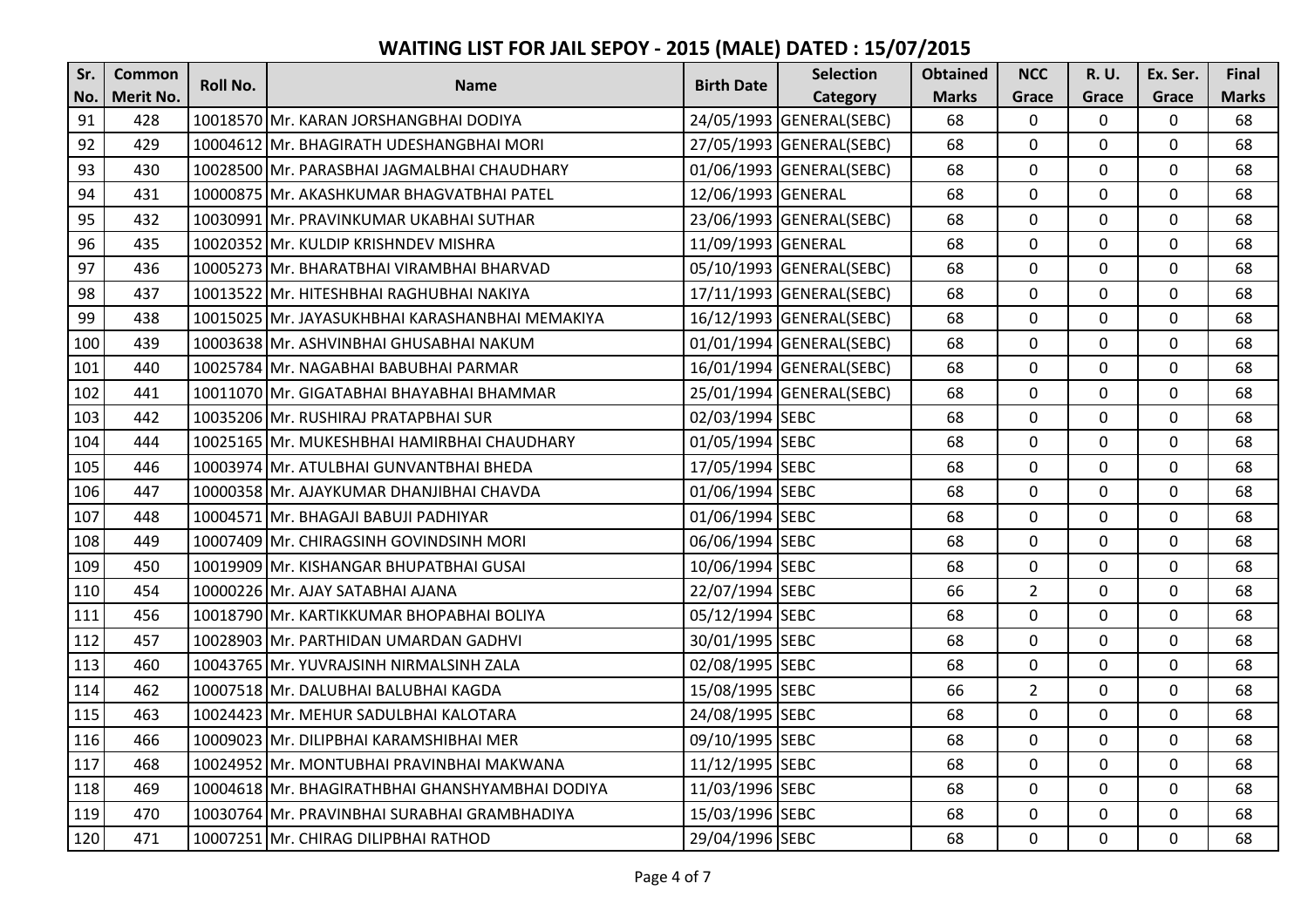| Sr. | <b>Common</b>    | Roll No. |                                                | <b>Birth Date</b> | <b>Selection</b> | <b>Obtained</b> | <b>NCC</b>     | R. U.    | Ex. Ser.     | <b>Final</b> |
|-----|------------------|----------|------------------------------------------------|-------------------|------------------|-----------------|----------------|----------|--------------|--------------|
| No. | <b>Merit No.</b> |          | <b>Name</b>                                    |                   | Category         | <b>Marks</b>    | Grace          | Grace    | Grace        | <b>Marks</b> |
| 121 | 472              |          | 10019452 Mr. KIRANKUMAR DAJABHAI CHAUDHARY     | 01/06/1996 SEBC   |                  | 68              | $\mathbf 0$    | 0        | $\mathbf 0$  | 68           |
| 122 | 474              |          | 10007531 Mr. DANIELBHAI PRABHUDAS KHRISTI      | 30/10/1982 SEBC   |                  | 67              | $\mathbf 0$    | 0        | $\mathbf 0$  | 67           |
| 123 | 476              |          | 10030207 Mr. PRAKASHKUMAR RAMSUNGBHAI PATEL    | 01/06/1985 SEBC   |                  | 65              | $\overline{2}$ | 0        | $\mathbf 0$  | 67           |
| 124 | 479              |          | 10029749 Mr. PRAKASH JASABHAI DODIA            | 21/06/1987 SEBC   |                  | 67              | 0              | 0        | $\mathbf 0$  | 67           |
| 125 | 480              |          | 10027446 Mr. NILESHBHAI BHIKHABHAI MORI        | 25/06/1987 SEBC   |                  | 67              | $\Omega$       | $\Omega$ | $\mathbf 0$  | 67           |
| 126 | 481              |          | 10033894 Mr. RAMESHBHAI SONABHAI PATEL         | 27/12/1987 SEBC   |                  | 67              | $\mathbf{0}$   | 0        | $\mathbf 0$  | 67           |
| 127 | 483              |          | 10031462 Mr. RAHUL KARSHANBHAI VIRADA          | 07/03/1988 SEBC   |                  | 67              | $\mathbf 0$    | 0        | $\mathbf 0$  | 67           |
| 128 | 484              |          | 10029664 Mr. PRAHALADBHAI DALABHAI CHAUDHARI   | 01/05/1988 SEBC   |                  | 67              | $\mathbf 0$    | 0        | $\mathbf 0$  | 67           |
| 129 | 485              |          | 10029577 Mr. PRADIPSINH VIKRAMSINH SOLANKI     | 01/05/1988 SEBC   |                  | 67              | $\mathbf 0$    | 0        | $\mathbf 0$  | 67           |
| 130 | 486              |          | 10002125 Mr. ANILKUMAR RAGHJIBHAI CHAUDHARI    | 31/08/1988 SEBC   |                  | 67              | $\mathbf 0$    | 0        | $\mathbf 0$  | 67           |
| 131 | 487              |          | 10006976 Mr. CHEHARSING BABARAJI BARALIYA      | 26/10/1988 SEBC   |                  | 67              | $\mathbf 0$    | 0        | $\mathbf 0$  | 67           |
| 132 | 488              |          | 10022006 Mr. MAHESHBHAI DHARMASHIBHAI SABALIYA | 23/03/1989 SEBC   |                  | 67              | $\mathbf 0$    | 0        | $\mathbf 0$  | 67           |
| 133 | 489              |          | 10033919 Mr. RAMESHCHANDRA MANGAJI CHAUDHARY   | 01/06/1989 SEBC   |                  | 67              | $\mathbf 0$    | 0        | $\mathbf 0$  | 67           |
| 134 | 490              |          | 10042173 Mr. VINUBHAI VASHRAMBHAI VAGHELA      | 01/06/1989 SEBC   |                  | 67              | $\mathbf 0$    | 0        | $\mathbf 0$  | 67           |
| 135 | 491              |          | 10034358 Mr. RANJITSINH JODHABHAI CHAUHAN      | 01/06/1989 SEBC   |                  | 67              | $\mathbf 0$    | 0        | $\mathbf 0$  | 67           |
| 136 | 493              |          | 10029942 Mr. PRAKASHBHAI PETHABHAI CHAUDHARI   | 10/06/1989 SEBC   |                  | 67              | $\mathbf 0$    | 0        | $\mathbf 0$  | 67           |
| 137 | 494              |          | 10038588 Mr. SUNIL MANSUKHBHAI VANVI           | 27/06/1989 SC     |                  | 65              | $\overline{2}$ | 0        | $\mathbf 0$  | 67           |
| 138 | 495              |          | 10025994 Mr. NARAN NANJIBHAI KARAMATA          | 14/07/1989 SEBC   |                  | 67              | $\mathbf 0$    | 0        | $\mathbf 0$  | 67           |
| 139 | 496              |          | 10002916 Mr. ARVINDBHAI RATABHAI THAKOR        | 06/08/1989 SEBC   |                  | 67              | $\mathbf 0$    | 0        | $\mathbf 0$  | 67           |
| 140 | 498              |          | 10003625 Mr. ASHVINBHAI DHANABHAI BARAIYA      | 16/01/1990 SEBC   |                  | 67              | $\mathbf 0$    | 0        | $\mathbf 0$  | 67           |
| 141 | 500              |          | 10021226 Mr. MAGANBHAI VIHABHAI DHAPA          | 10/02/1990 SEBC   |                  | 67              | $\mathbf 0$    | 0        | $\mathbf 0$  | 67           |
| 142 | 502              |          | 10030639 Mr. PRAVINBHAI ISHWARBHAI PRAJAPATI   | 05/03/1990 SEBC   |                  | 65              | $\overline{2}$ | 0        | $\mathbf 0$  | 67           |
| 143 | 503              |          | 10012541 Mr. HARPALSINH RANJITSINH RATHOD      | 12/05/1990 SEBC   |                  | 67              | $\mathbf 0$    | 0        | $\mathbf 0$  | 67           |
| 144 | 504              |          | 10012969 Mr. HEMANTKUMAR VIHABHAI CHAVADA      | 29/05/1990 SEBC   |                  | 67              | $\mathbf 0$    | 0        | $\mathbf 0$  | 67           |
| 145 | 505              |          | 10006949 IMr. CHATARABHAI PADMAJI CHAUDHARI    | 01/06/1990 SEBC   |                  | 67              | $\mathbf 0$    | 0        | $\mathbf 0$  | 67           |
| 146 | 506              |          | 10024326 Mr. MEHULKUMAR MULJIBHAI PARMAR       | 01/06/1990 SC     |                  | 67              | $\mathbf 0$    | 0        | $\mathbf 0$  | 67           |
| 147 | 507              |          | 10003706 Mr. ASHVINKUMAR AMRUTLAL MAKWANA      | 17/07/1990 SEBC   |                  | 67              | $\mathbf 0$    | 0        | $\mathbf 0$  | 67           |
| 148 | 509              |          | 10015797 Mr. JAYESHKUMAR PARSHOTTAMBHAI PARMAR | 06/08/1990 SC     |                  | 67              | $\overline{0}$ | 0        | $\mathbf 0$  | 67           |
| 149 | 512              |          | 10029879 Mr. PRAKASHBHAI JAYANTIBHAI DERVALIYA | 19/09/1990 SEBC   |                  | 67              | $\mathbf 0$    | 0        | $\mathbf 0$  | 67           |
| 150 | 513              |          | 10016355 Mr. JIGARKUMAR KARSHANBHAI BHATIYA    | 29/09/1990 SC     |                  | 67              | $\overline{0}$ | 0        | $\mathbf{0}$ | 67           |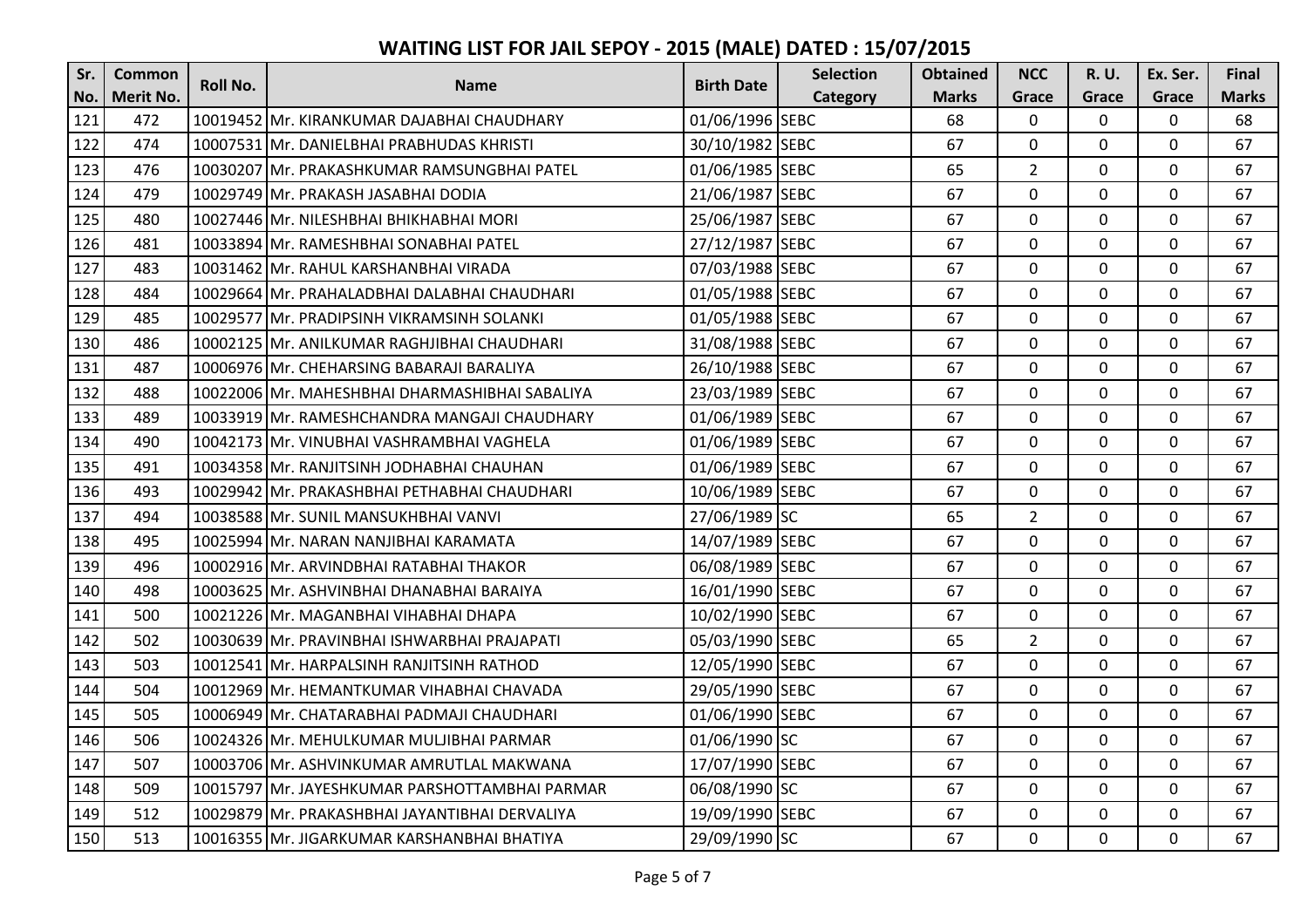| Sr. | <b>Common</b> | <b>Roll No.</b> |                                                 | <b>Birth Date</b> | <b>Selection</b> | <b>Obtained</b> | <b>NCC</b>   | R. U.        | Ex. Ser.     | <b>Final</b> |
|-----|---------------|-----------------|-------------------------------------------------|-------------------|------------------|-----------------|--------------|--------------|--------------|--------------|
| No. | Merit No.     |                 | <b>Name</b>                                     |                   | Category         | <b>Marks</b>    | Grace        | Grace        | Grace        | <b>Marks</b> |
| 151 | 514           |                 | 10038856 Mr. SURAJBHAI VIRABHAI NANECHA         | 01/10/1990 SC     |                  | 67              | $\mathbf 0$  | 0            | $\mathbf 0$  | 67           |
| 152 | 515           |                 | 10006881 Mr. CHANDRESHKUMAR VAJUBHAI NAINA      | 01/11/1990 SEBC   |                  | 67              | $\mathbf 0$  | $\Omega$     | $\mathbf 0$  | 67           |
| 153 | 516           |                 | 10022226 Mr. MAHESHBHAI RAGHAVBHAI CHHAPARIYA   | 01/12/1990 SC     |                  | 67              | $\mathbf 0$  | 0            | $\mathbf 0$  | 67           |
| 154 | 518           |                 | 10037438 Mr. SHAILESHKUMAR GOBARBHAI RABARI     | 19/12/1990 SEBC   |                  | 67              | $\mathbf 0$  | 0            | $\mathbf 0$  | 67           |
| 155 | 520           |                 | 10033794 Mr. RAMESHBHAI KESHAJI THAKOR          | 07/03/1991 SEBC   |                  | 67              | $\Omega$     | 0            | $\mathbf 0$  | 67           |
| 156 | 521           |                 | 10007046 Mr. CHETANBHAI RUPSANGBHAI RATHOD      | 15/03/1991 SEBC   |                  | 67              | $\mathbf 0$  | 0            | $\mathbf 0$  | 67           |
| 157 | 522           |                 | 10033442 Mr. RAKESHKUMAR MANSANGBHAI CHAUDHARY  | 16/04/1991 SEBC   |                  | 67              | $\mathbf 0$  | 0            | $\mathbf 0$  | 67           |
| 158 | 523           |                 | 10022186 Mr. MAHESHBHAI NANUBHAI SOLANKI        | 01/05/1991 SEBC   |                  | 67              | $\mathbf 0$  | 0            | $\mathbf 0$  | 67           |
| 159 | 524           |                 | 10005808 Mr. BHAVESH PRABHUBHAI KANZARIYA       | 30/05/1991 SEBC   |                  | 67              | 0            | 0            | $\mathbf 0$  | 67           |
| 160 | 525           |                 | 10025226 Mr. MUKESHBHAI KHATUBHAI BARIA         | 01/06/1991 SEBC   |                  | 67              | $\mathbf 0$  | $\mathbf{0}$ | $\mathbf 0$  | 67           |
| 161 | 526           |                 | 10028463 Mr. PARABATBHAI SHIVABHAI PARMAR       | 01/06/1991 SC     |                  | 67              | $\mathbf 0$  | 0            | $\mathbf 0$  | 67           |
| 162 | 527           |                 | 10035372 Mr. SAGARBHAI ISHVARBHAI DEVU          | 01/06/1991 SEBC   |                  | 67              | $\mathbf 0$  | 0            | 0            | 67           |
| 163 | 528           |                 | 10007622 Mr. DASHARATHBHAI LAGHADHIRBHAI THAKOR | 01/06/1991 SEBC   |                  | 67              | $\mathbf 0$  | 0            | $\mathbf 0$  | 67           |
| 164 | 553           |                 | 10009763   Mr. DINESHKUMAR BHIMASIBHAI PARMAR   | 18/06/1992 SC     |                  | 67              | $\mathbf 0$  | 0            | $\mathbf 0$  | 67           |
| 165 | 559           |                 | 10026633 Mr. NARESHKUMAR HIRABHAI PARMAR        | 13/09/1992 SC     |                  | 67              | $\mathbf 0$  | 0            | $\mathbf 0$  | 67           |
| 166 | 561           |                 | 10010313 Mr. DIVYARAJSINH KHIMJIBHAI PARMAR     | 22/10/1992 SC     |                  | 67              | $\mathbf 0$  | 0            | $\mathbf 0$  | 67           |
| 167 | 562           |                 | 10025580 Mr. MUKESHKUMAR NANJIBHAI PARMAR       | 24/10/1992 SC     |                  | 67              | $\mathbf{0}$ | 0            | $\mathbf 0$  | 67           |
| 168 | 564           |                 | 10019920 Mr. KISHANKUMAR BABULAL VAGHELA        | 13/11/1992 SC     |                  | 67              | $\mathbf 0$  | 0            | $\mathbf 0$  | 67           |
| 169 | 585           |                 | 10013507 Mr. HITESHBHAI NARANBHAI CHAVADA       | 22/06/1993 SC     |                  | 67              | $\mathbf 0$  | 0            | $\mathbf 0$  | 67           |
| 170 | 587           |                 | 10020351 Mr. KULDIP KISHORBHAI PARMAR           | 19/07/1993 SC     |                  | 67              | $\mathbf 0$  | 0            | $\mathbf 0$  | 67           |
| 171 | 2200          |                 | 10024616 Mr. MITESH BHARATBHAI MEDA             | 28/05/1992 ST     |                  | 61              | $\mathbf 0$  | 0            | $\mathbf 0$  | 61           |
| 172 | 2205          |                 | 10035153 Mr. ROSHANBHAI RAMSING VASAVA          | 01/06/1992 ST     |                  | 61              | $\mathbf 0$  | 0            | $\mathbf 0$  | 61           |
| 173 | 2339          |                 | 10001651 Mr. AMITKUMAR YASHVANTBHAI MALIVAD     | 02/03/1994 ST     |                  | 61              | $\mathbf 0$  | 0            | $\mathbf 0$  | 61           |
| 174 | 2424          |                 | 10020617 Mr. LAKHMAN PUNJABHAI KHANBHALA        | 01/06/1995 ST     |                  | 61              | $\mathbf 0$  | 0            | $\mathbf 0$  | 61           |
| 175 | 2432          |                 | 10031557 Mr. RAHULBHAI GULABBHAI KAMDI          | 25/06/1995 ST     |                  | 57              | $\mathbf 0$  | 4            | $\mathbf 0$  | 61           |
| 176 | 2441          |                 | 10008244 Mr. DHARMENDRAKUMAR BALDEVBHAI NINAMA  | 28/08/1995 ST     |                  | 61              | $\mathbf 0$  | 0            | $\mathbf 0$  | 61           |
| 177 | 2459          |                 | 10004490 Mr. BALVANTSINH RAMESHBHAI PARGI       | 20/04/1996 ST     |                  | 61              | $\mathbf 0$  | 0            | $\mathbf 0$  | 61           |
| 178 | 2477          |                 | 10007825 Mr. DEEPAKBHAI KESHAVBHAI PADVI        | 25/02/1985 ST     |                  | 60              | $\mathbf 0$  | 0            | $\mathbf 0$  | 60           |
| 179 | 2512          |                 | 10001948 Mr. ANILBHAI ZITHARABHAI SANGADA       | 01/04/1988 ST     |                  | 60              | $\mathbf 0$  | 0            | $\mathbf 0$  | 60           |
| 180 | 2516          |                 | 10015773 Mr. JAYESHKUMAR MOGHAJIBHAI DAMOR      | 20/06/1988 ST     |                  | 60              | $\mathbf{0}$ | $\Omega$     | $\mathbf{0}$ | 60           |